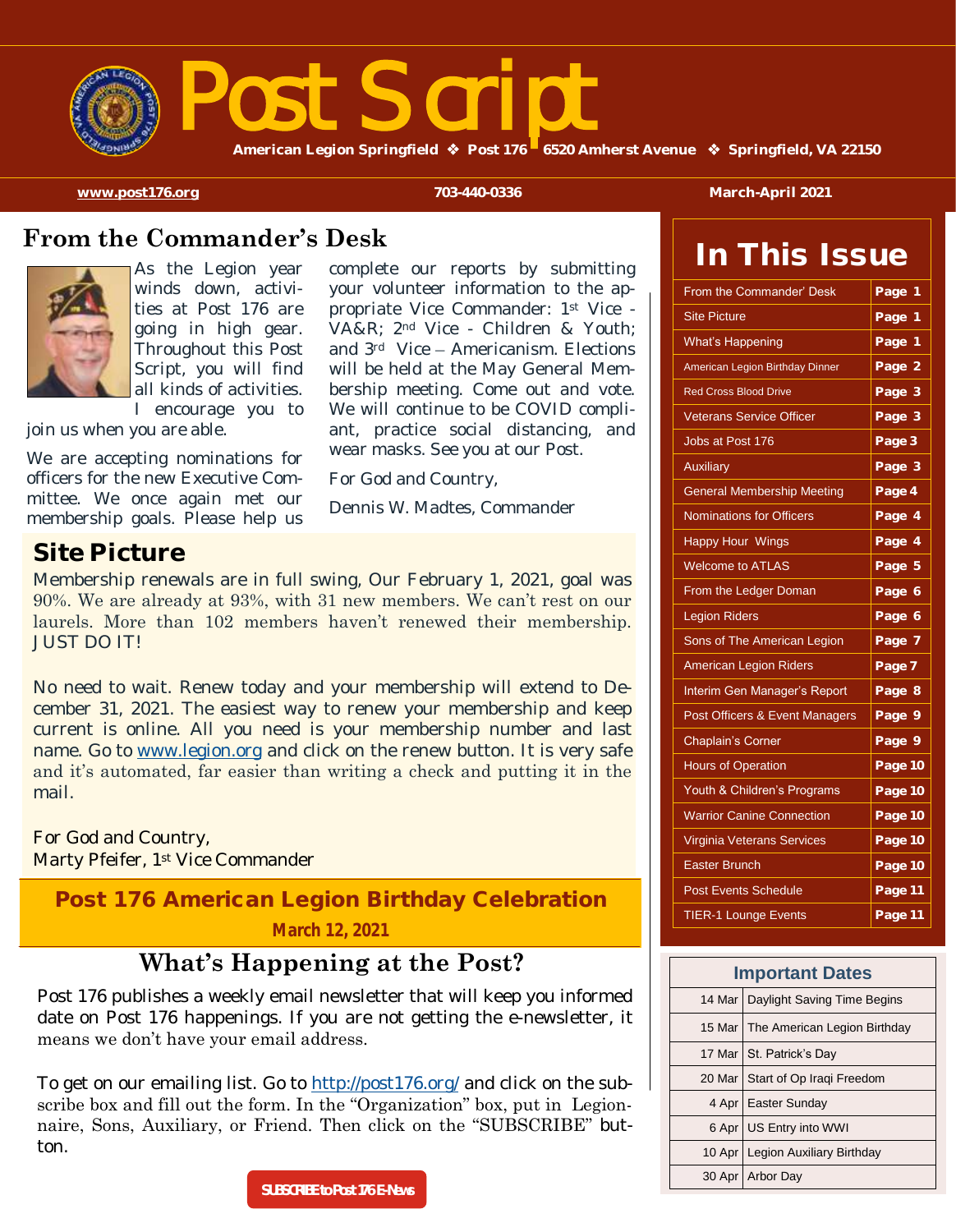## American Legion post 176 American Legion Birthday Dinner









Legacy & Vision

## **American Legion Birthday Dinner**

**March 12, 2021 Social Hour 5:00 PM Ceremony 5:15 PM Dinner After Ceremony Legion Banquet Hall**

## **Ceremony Dinner & Dance**

**5:00 PM until Speaker Bob Loach Historian Cash Bar Dinner: Friday Night Cost Casual Legion Dress American Legion Members/Guests**

## Celebrating 102 years of service to the community,

### **Historian**

The Post has won its second consecutive best history narrative award. As Historian, I would like to thank those who have made this possible. Comrade Paul Kaeppel, who provides the Post Script, with information on Post activities; Comrade Theron Patrick, who provides email and web information on what is happening in the Post in real time. Without the dedication of these Post members, the history would not be doing nearly as well as we have in the last couple years.

For God and Country, Bob Loach Post Historian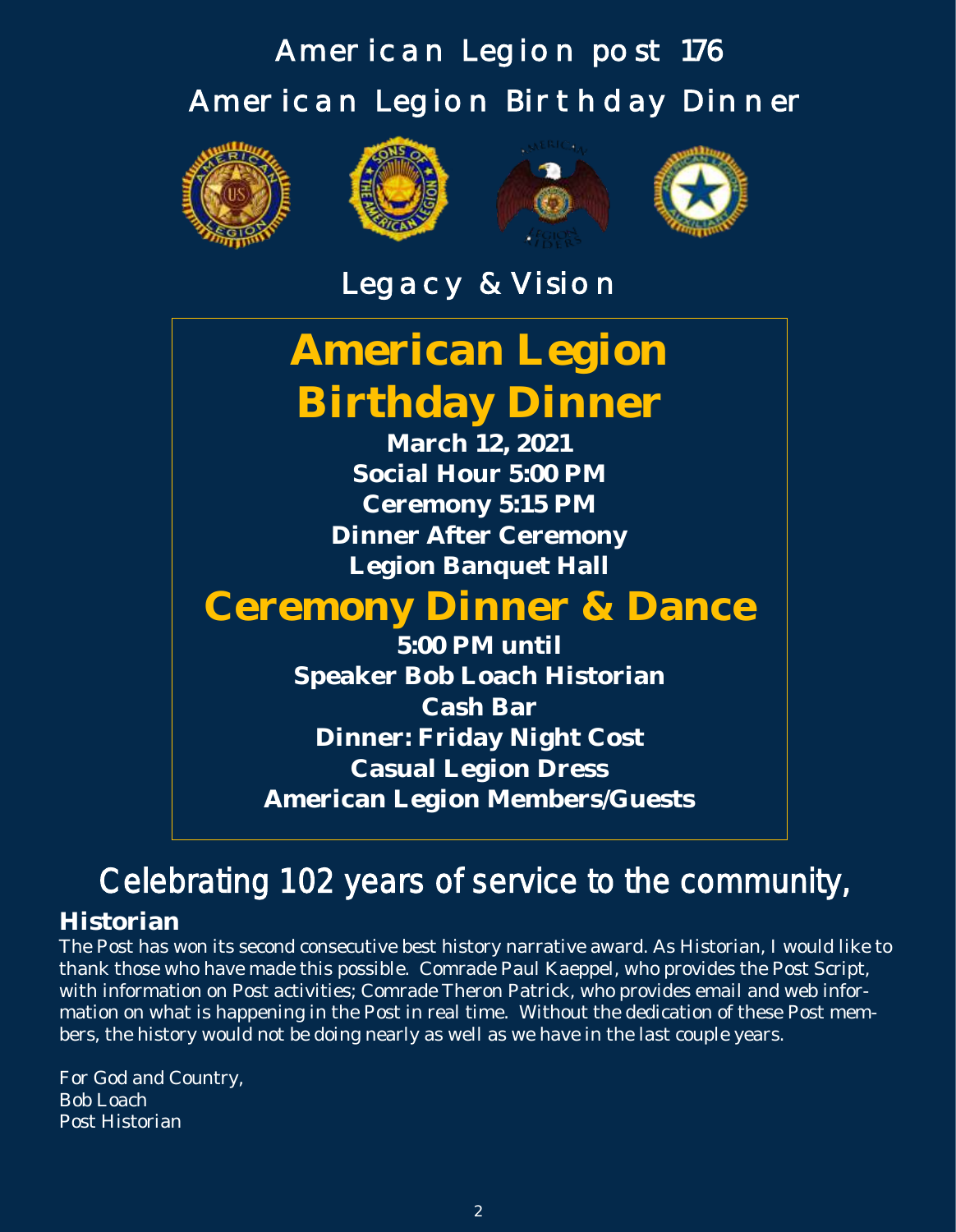

## Red Cross Blood Drive

**In Honor of Comrade Joe Finch Tuesday, April 13, 2021 1:30 PM to 7:30 PM Go to** https://www.redcrossblood.org



### **Put in sponsor Code "AMERICANLEGION176VA" in the search box**

To talk to a live person, call 1-800-RED-CROSS (option 3). Tell the representative you want to donate at the American Legion in Springfield (sponsor code above) on **April 13, 2021**. Due to Red Cross COVID regulations you must make an appointment. No walk ins are permitted. Post Contact: Theron Patrick (BloodDrive@post176.org).

Our Post continues to assist veteran families impacted by COVID. Two of our veter-VETERAN ans, including one Post member, lost their jobs and were behind in rent (and in danger of eviction). **SERVICE** 

Through our VA&R funds and help from the Vietnam Veterans of America, we were OFFICER able to keep them in good standing with their landlords. Through private donations, we were able to help a third family in the same situation. We also helped a single parent with needed car repairs.

Anyone needing assistance with disability benefits can contact me at serviceofficer@post176.or the Post 176 VSO at VSOgroup@post176.org.

### **Jobs at Post 176**

Yes, there are jobs at American Legion Post 176. We need volunteers, so do not sit at home. Come and participate in the many activities benefiting the Legion and our Legion Family.



Auxiliary Unit 176 hopes you are having a prosperous and safe 2021. We thank everyone who attended our tailgates last year. We appreciate the support. Our Unit has been participating in post activities with safety in mind.

Unit 176 is announcing a new way to attend meetings. We purchased a multidirectional microphone with related equipment, repurposed our old Auxiliary laptop, and will use the television in the Warrior Café, so members can attend meetings from the safety of their homes or in person at the post, while sitting at a safe distance.

Special thanks to Vice President, Susan Hedrick, and her wonderful husband who is a valued American Legion member. They figured out how to make this happen. In closing, please stay safe. For God and Country,

Stephanie Dabbe

President, Unit 176

| <b>OFFICE</b>  | <b>NAME</b>    | <b>OFFICE</b>    | <b>NAME</b>   |
|----------------|----------------|------------------|---------------|
| President      | Sephanie Dabbe | Chaplain         | Lisa Wolf     |
| Vice President | Susan Hendrick | Sergeant-At-Arms | Mary Siwik's  |
| Secretary      | Floy Lipscomb  | Membership       | Colen Austin  |
| Treasurer      | Coleen Austin  | Historian        | Rita Newbegin |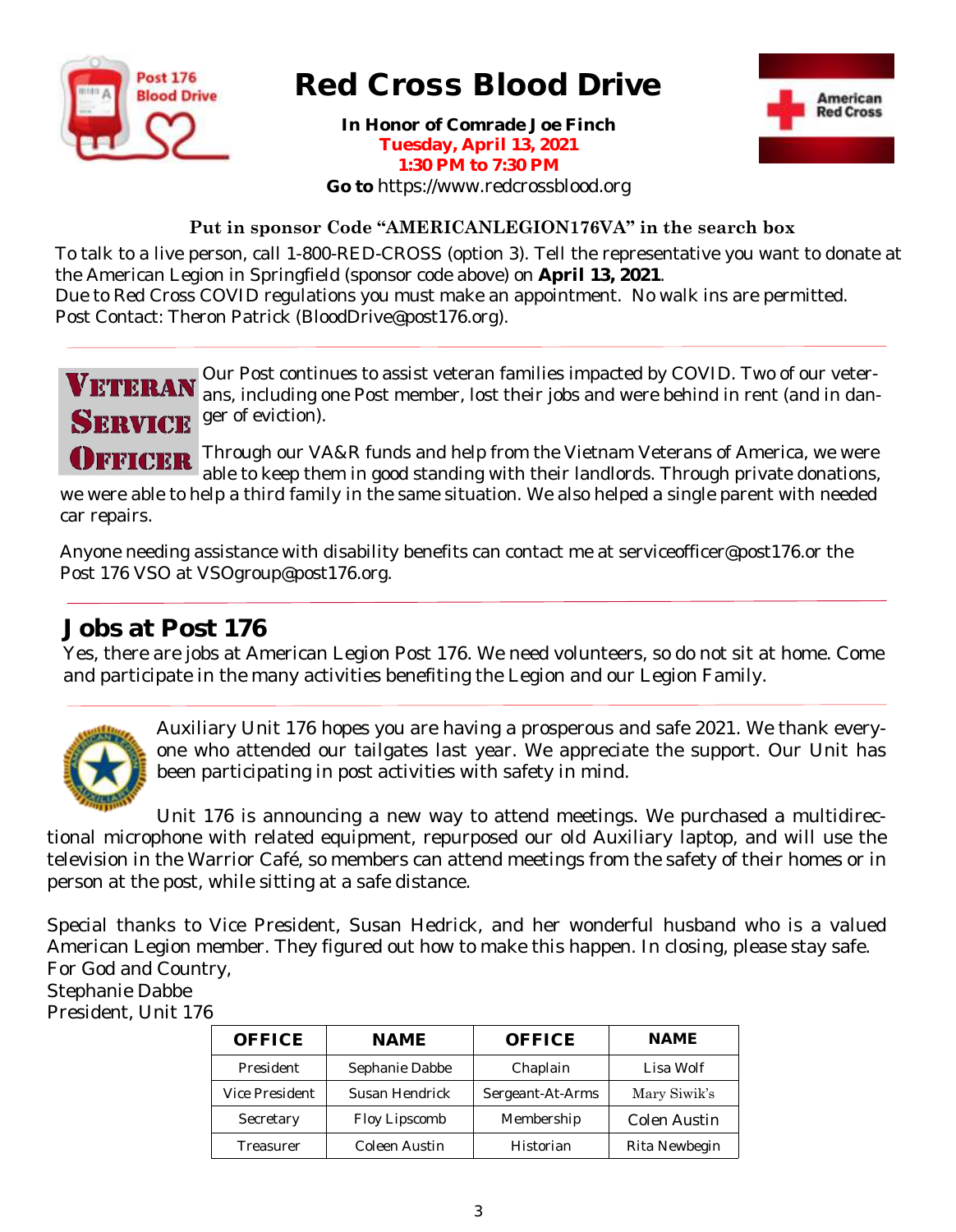

## **Post 176 Prepares for Legion Year 2021 – 2022 Election**

**American Legion Post 176 will conduct elections to select officers at the May 2021 General Membership Meeting (GMM). Post 176 members in good-standing are eligible to run for office.**

**If your are interested in running for a Post 176 office, contact Rex Cunningham 703-505-7344, [cunnrexsoc02@yahoo.com](mailto:cunnrexsoc02@yahoo.com) or Scott Logan 240-386- 9034, [sslogan@verizon.net,](mailto:sslogan@verizon.net) prior to the April GMM.**

**After the April 2021 GMM, nominations for offices will be closed**.



## **General Membership Meetings**

In accordance with Article XIII of Post 176 by-Laws, General Membership meetings are open to **all** members in good standing. Members include any Legionnaire, Auxiliary, Son's of the American Legion or Rider of The American Legion member of Post 176 or any American Legion Post in good standing.

A member in good standing is defined as one who has paid their Annual dues for the applicable year.

> **ONLY POST 176 LEGION MEMBERS ARE PERMTTED TO SPEAK AND VOTE (Robert's Rules Of Order)**

Wear Your Mask



## **Happy Hour - Wings Every Wednesday**

**Where:** Post 176 - 6520 Amherst Ave, Springfield, VA 22150

**When:** Every Wednesday Night

**Time:** 5:00 PM until 8:00 PM.

**What:** Eight wings 6.00 on premises, \$7.00 take out orders; soft drinks \$1.00; Beer and other beverages, at the Social Quarters, regular prices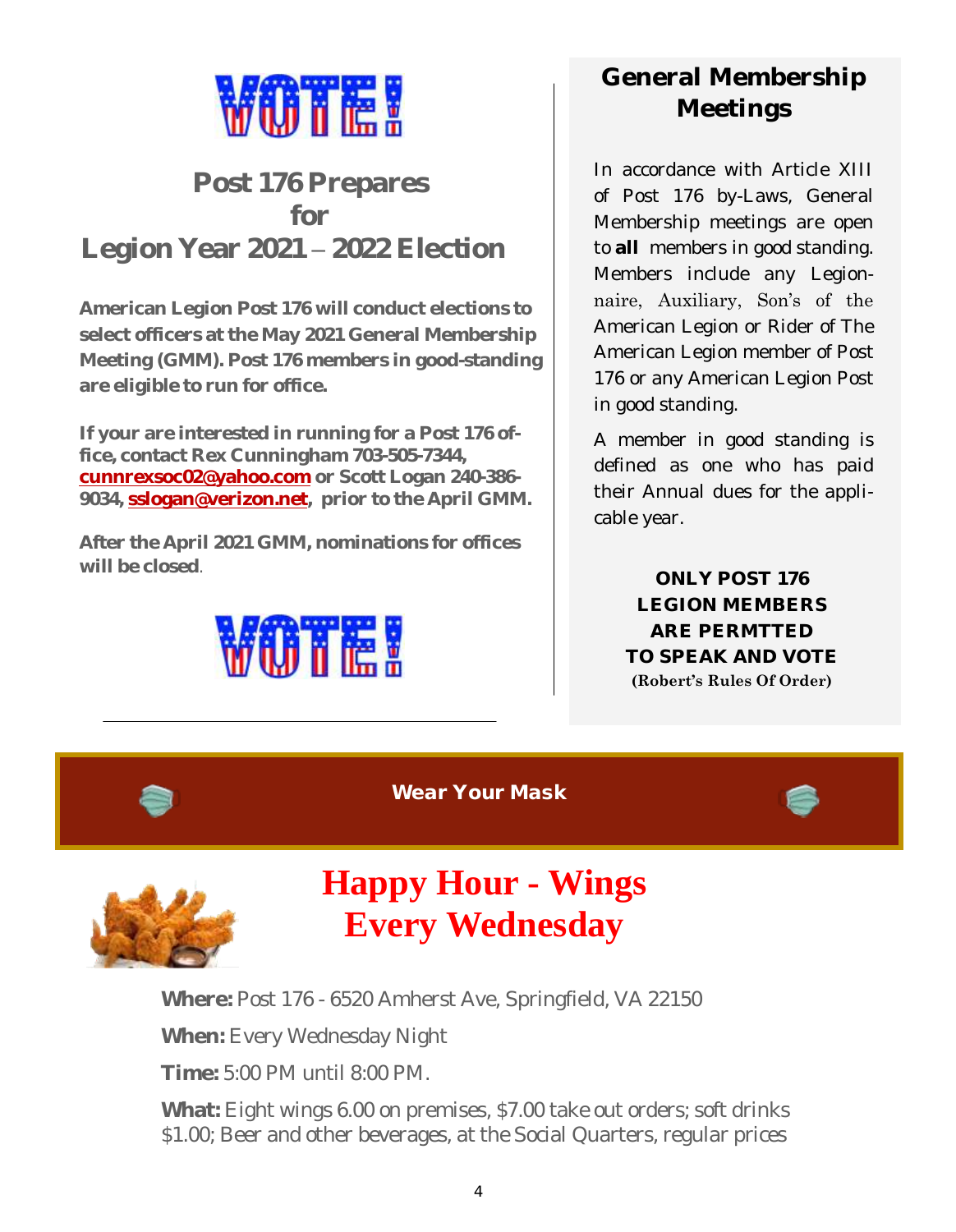

Welcome to ATLAS



ATLAS (Accessing Telehealth through Local Area Stations) is part of Veterans Affairs' (VA) Anywhere-to-Anywhere telehealth initiative, which sets out to better serve the nearly 9 million Veterans who receive care through VA. ATLAS has teamed up with American Legion Post 176, Springfield, Virginia, to enhance underserved Veterans' access to VA health care by offering a convenient location to receive VA care. This new option reduces obstacles, such as long travel times to appointments and poor internet connectivity at home.

### **VA Video Appointments at Post 176 ATLAS Site**

Our ATLAS site provides free, internet broadband access for Veterans to connect to their VA provider by video. During ATLAS appointments, Veterans meet with VA providers through [VA Video Connect,](https://mobile.va.gov/app/va-video-connect) VA's secure videoconferencing software.

### **Clinical Services Offered at Post 176 ATLAS Site**

Post 176 ATLAS site is open to all Veterans who are eligible to receive care through the VA health care system. The local VA facility associated with the ATLAS site determines which clinical services their site offers. Clinical services offered by video may include primary care, mental health counseling, clinical pharmacy, nutrition services, social work, and more.

### **What to Expect at this ATLAS Appointment**

When Veterans arrive at the ATLAS site, they will be greeted by an on-site attendant who will guide them to the appointment room and help them check in to their appointment. The attendant can also help veterans troubleshoot basic technical issues. However, the attendants are not VA employees and will not be present once the appointment begins, nor have access to Veterans' medical or personal information.

For a Veteran to attend an appointment at an ATLAS site, the site must be associated with the VA Medical Center (VAMC) in which the Veteran is enrolled for care. Family members who receive care through VA can visit ATLAS sites for select VA appointments. **Those interested in receiving care at an ATLAS site should reach out to the contact listed at this site information**.

> **American Legion Post 176 6520 Amherst Ave, Springfield, VA 22150 Mon - Fri | 8:00 AM - 2:00 PM**

### **[Fort Belvoir VA Clinic](about:blank)**

9300 Dewitt Loop Fort Belvoir, VA 22060-5285 **Main number:** [571-231-2408](about:blank) **Mental health:** [571-231-2408](about:blank)

### **[Fredericksburg VA Clinic](about:blank)**

130 Executive Center Parkway Fredericksburg, VA 22401-3100 **Main number:** [540-370-4468](about:blank) **Mental health:** [540-370-4468](about:blank) 



### **[Washington VA Medical Center](about:blank)**

50 Irving Street, Northwest Washington, DC 20422-0001 **Main number:** [202-745-8000](about:blank) **Mental health:** [202-745-8000 x58127](about:blank)

### **[Martinsburg VA Medical Center](about:blank)**

510 Butler Avenue Martinsburg, WV 25405-9990 **Main number:** [800-817-3807](about:blank) **Mental health:** [800-817-3807](about:blank)

### **[Fort Meade VA Clinic](about:blank)**

2479 5th Street Fort Meade, MD 20755 **Main number:** [410-305-5300](about:blank) **Mental Health:** [571-231-2408](about:blank)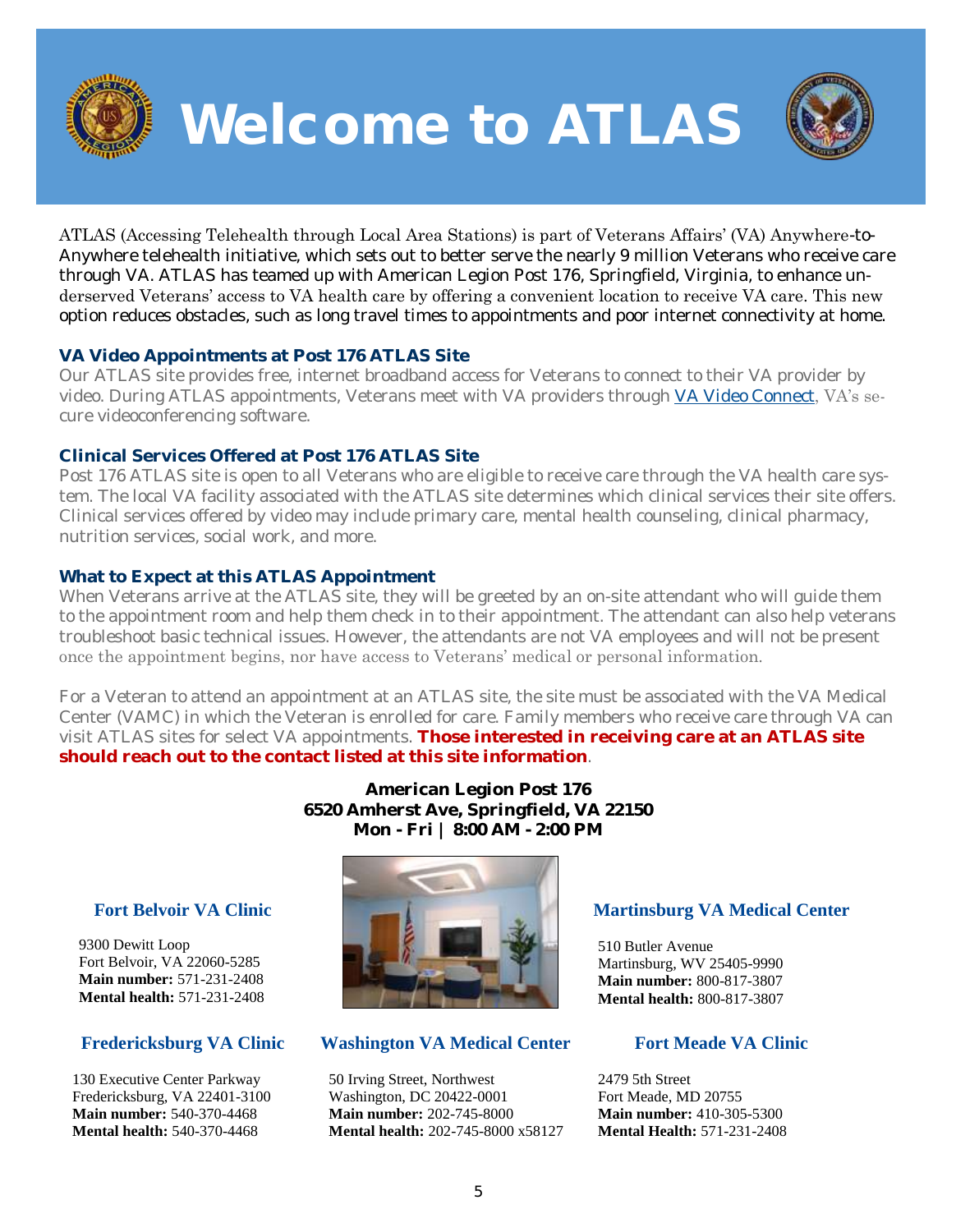

## **From the Ledger Domain**

Although COVID has impacted us, Post 176 is on solid financial ground.

Last year, we were able to support organizations that help and directly assist veterans, in keeping with our core mission. In December, as part of the USMC Toys for Tots Program, donations were truly impressive.

Manhattan Construction will start using the grassy knoll on Post property as a staging area for constructing the Fairfax County parking garage. We anticipate the construction crews will eat breakfast and lunch at the Warrior Café. In exchange, they have agreed to do work for us, such as power washing the wall and uprooting dead trees on our property. They will also occasionally rent space for planning meetings.

We anticipate modifying Warrior Café prices slightly to keep pace with the rising costs. We are working closely with a CPA/Quickbooks expert to reorganize our accounting systems and banking arrangements. These changes will enable us to better control income and spending. We are confident that soon our tax obligations will be current.

I'd like to thank Carl Simchick for the heavy lifting he's done on this, and Rex Cunningham, Scott Logan, Mike Farabaugh, etc. who have pitched in to help keep operations going and ensuring excellent management controls and safeguarding your funds. We are ready to meet any challenges 2021 brings our way.

Respectfully, Peter S. Adam Finance Officer

# FREEDOM

Constitution of the American Legion Preamble

For God and country, we associate ourselves together for the following purposes:

to uphold and defend the Constitution of the United States of America;

to maintain law and order;

to foster and perpetuate a one hundred percent Americanism;

to preserve the memories and incidents of our associations in all wars;

to inculcate a sense of individual obligation to the community, state and nation;

to combat the autocracy of both the classes and the masses;

to make right the master of might;

to promote peace and goodwill on earth;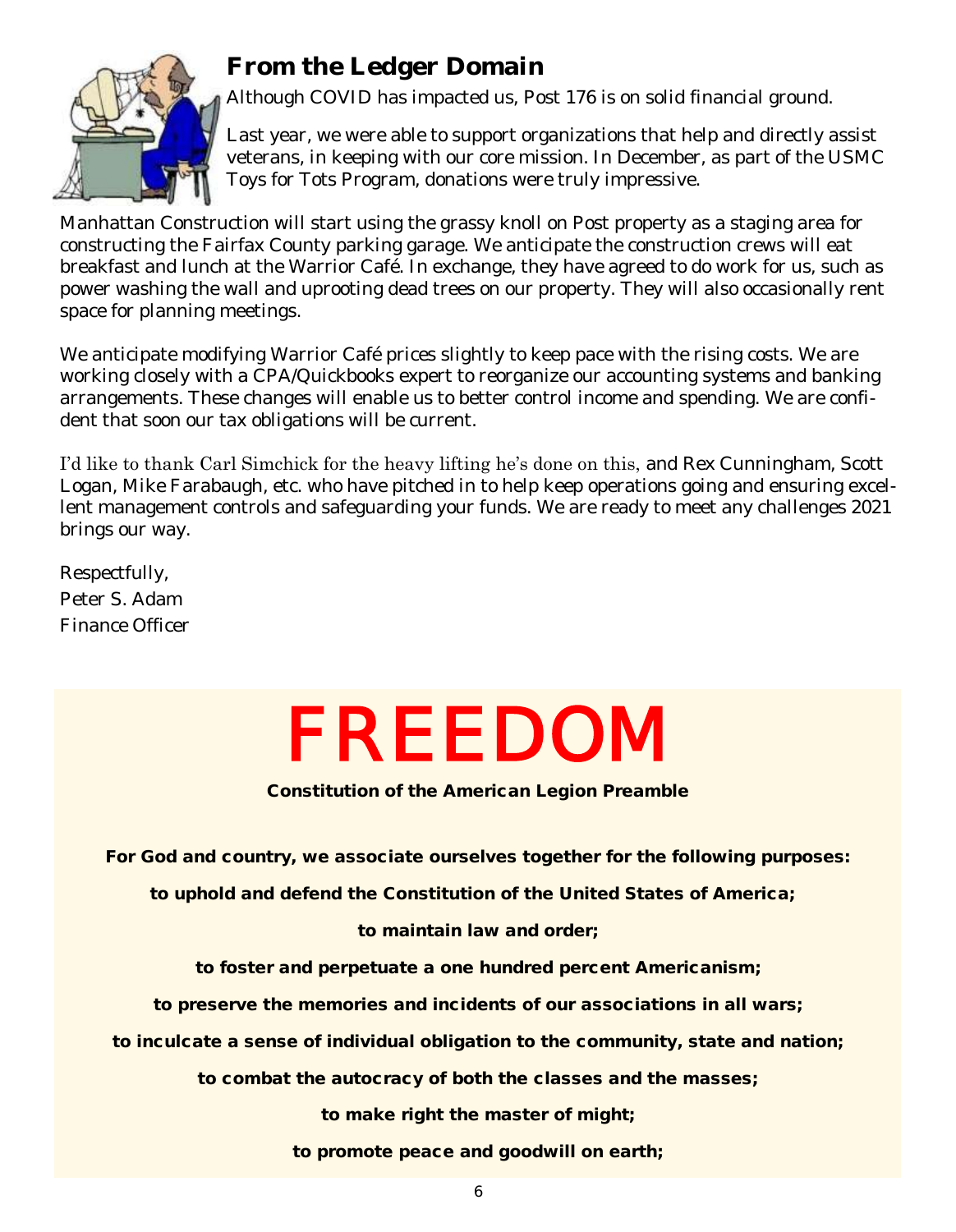## Sons of The American Legion



The Squadron hosted the Detachment of Virginia's Spring Conference live stream, this year. Detachment Officers like Commander Victor Graulau; Vice Commander Tyler Vanice; and others attended. All members are welcome to attend these annual events. The leadership encourages attendance from squadrons throughout the state.

The squadron will be looking for officers for 2021 - 2022. If you are interested in supporting your local squadron and community, by holding a position, please reach out to Tyler Vanice, Nomination Committee Chair, at [SALAdjutant@post176.org.](mailto:SALAdjutant@post176.org)

About a third of our members have not yet renewed their Sons of the American Legion membership. If your membership isn't current, you are not eligible for National programs like the National Emergency Fund. Additionally, if you are or were a Legion Rider, you won't be eligible or are covered by Legion Insurance, if you are injured on a sanctioned ride. Legion Riders must be a current SAL member before renewing their ALR membership.

We are always looking for new members. Please visit [www.post176.org](http://www.post176.org/) to download an application. We welcome members of all ages, if they meet membership requirements. We look forward to you joining us at our monthly meeting on the second Tuesday, each month, at 7:30 PM.

For God and Country, Tyler Vanice Squadron Adjutant and Detachment Vice Commander

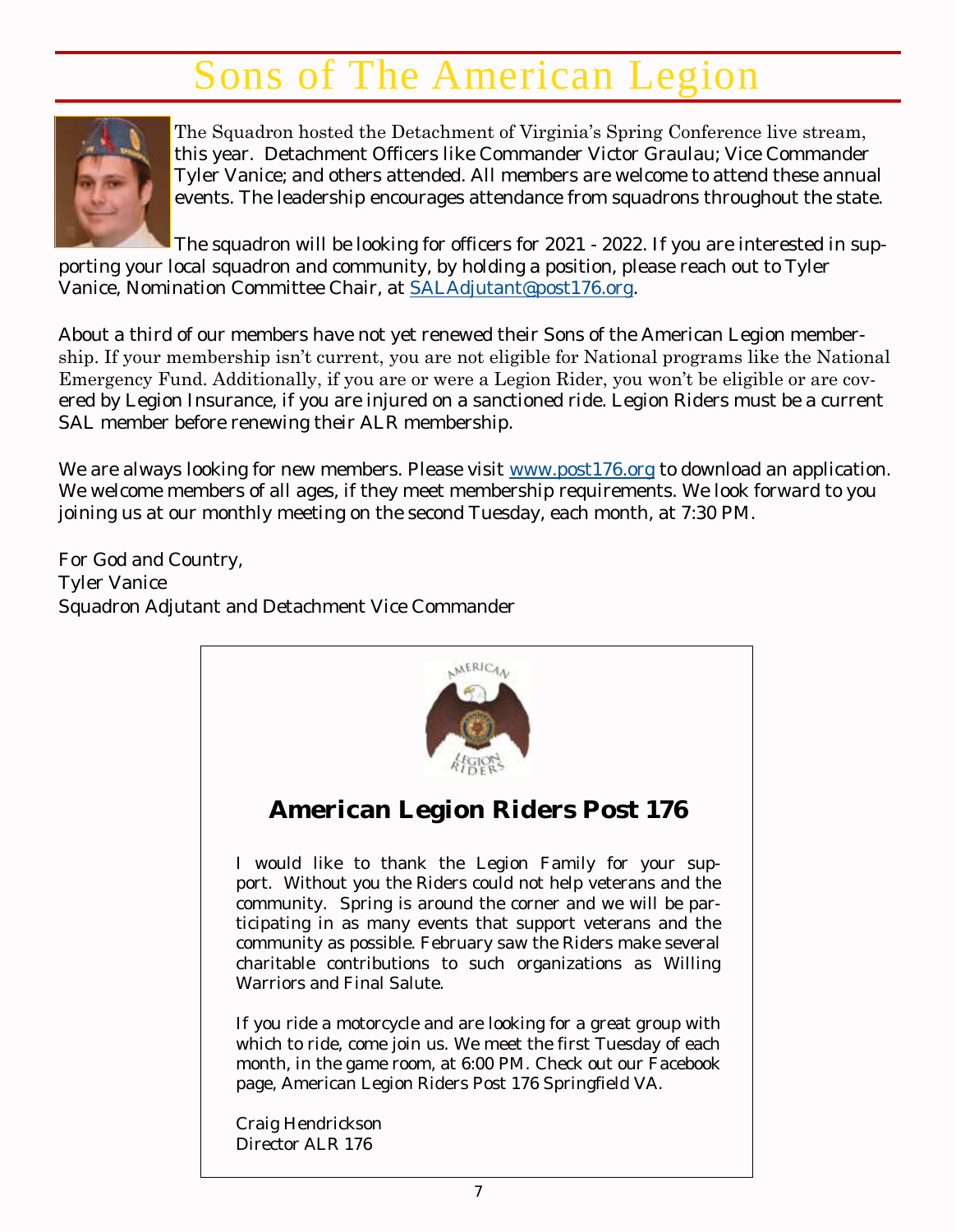

### **Interim General Managers Report**

January was another busy month. We continued making essential repairs. The ice machine was repaired fixed. The contractor returned to work on the patio and it is now satisfactory, thanks to Mike Farabaugh for ensuring the work was done properly.

We have begun using Jar Trek, our club management point of sale system for food, beverage, and small games of chance. This is a work in progress and will take some time before we can effectively run this system.

During preventative maintenance on our HVAC system, it was discovered that one of our units needs repairs costing approximately \$1,200.00. These repairs will be performed once the necessary parts are received.

Mike installed a credit and debit card reader in the Social Quarters which can be used to purchase food, beverages, and merchandise.

We will be improving our computer network. Phase I of the project will include new hard and software. We continue to take appointments for Project ATLAS.

There have been a number of meetings and events at the Post

- Wings Wednesday continue. The price has been increased to \$6.00 for in house consumption and \$7.00 dollars for take-out orders.
- Our Saturday, January 30, 2021, annual Chili Cook-off was a great success thanks to Suzie and Matt, the event coordinators.
- We purchased a new 70" Samsung Smart TV and installed it in the Social Quarters. It is up and ready for member use.
- Volunteers are needed. We are fortunate when members step forward to volunteer. This saves the Post amount of money. If you know someone who would like to volunteer, get them involved and let the management staff know of their interest.

Thanks to everyone for your calls, text messages, and emails, when I was sick. They were greatly appreciated.

For God and Country,

Marty Pfeifer Interim General Manager



## Sons of the American Legion



If your membership card doesn't look like this Then you need to renew TODAY!!!

If so, your 2020 membership card is EXPIRED and no longer valid. Please pay your Sons of the American Legion dues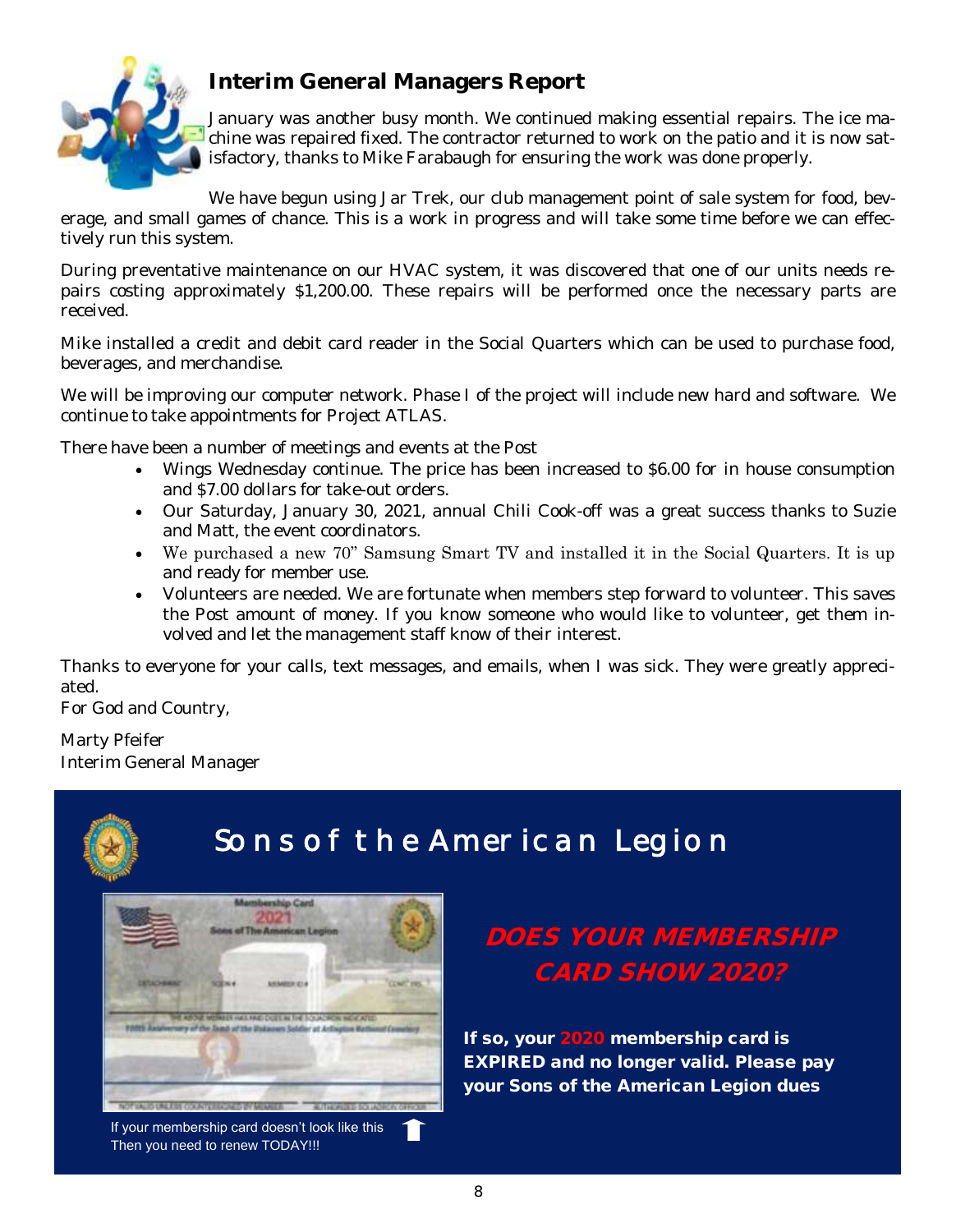| Post Officers & Event Managers 2020-2021                                           |                                                                                    |                                                              |                                                                                        |
|------------------------------------------------------------------------------------|------------------------------------------------------------------------------------|--------------------------------------------------------------|----------------------------------------------------------------------------------------|
| Commander                                                                          | <b>First Vice Commander</b>                                                        | Second Vice                                                  | <b>Third Vice Commander</b>                                                            |
| <b>Dennis Madtes</b>                                                               | <b>Marty Pfeifer</b>                                                               | <b>Kevin Gaddis</b>                                          | <b>Paul Kaeppel</b>                                                                    |
| Commander@post176.org                                                              | FirstVice@post176.org                                                              | SecondVice@post176.org                                       | ThirdVice@post176.org                                                                  |
| Adjutant                                                                           | <b>Finance Officer</b>                                                             | Chaplain                                                     | Sergeant-at-Arms                                                                       |
| <b>Carl Simchick</b>                                                               | <b>Peter Adam</b>                                                                  | <b>Janet Prall</b>                                           | <b>Kay Croll</b>                                                                       |
| Adjutant@post176.org                                                               | FinanceOfficer@post176.org                                                         | Chaplain@post176.org                                         | Sergeant-at-Arms@post176.org                                                           |
| Service Officer                                                                    | Judge Advocate                                                                     | Historian                                                    | <b>Interim General Manager</b>                                                         |
| Ali Nikolai                                                                        | <b>Michael Farabaugh</b>                                                           | <b>Bob Loach</b>                                             | <b>Marty Pfeifer</b>                                                                   |
| ServiceOfficer@post176.org                                                         | JudgeAdvocate@post176.org                                                          | Historian@post176.org                                        | GeneralManager@post176.org                                                             |
| Members-at-Large<br>1-year<br><b>Floyd Cline</b><br>1YrMember-at-large@post176.org | Members-at-Large<br>2-year<br><b>Scott Logan</b><br>2YrMember-at-large@post176.org | Members-at-Large<br>3-year<br>Rex Cunningham<br>703-451-4797 | <b>Auxiliary President</b><br><b>Stephanie Dabbe</b><br>AuxiliaryPresident@post176.org |
| <b>Legion Riders</b>                                                               | <b>SAI</b>                                                                         | <b>Public Relations</b>                                      | Post Script Editor                                                                     |
| <b>Craig Hendrickson</b>                                                           | <b>Jason Rodriguez</b>                                                             | <b>Paul H Kaeppel</b>                                        | <b>Mack Brooks</b>                                                                     |
| ALRDirector@post176.org                                                            | SALCommander@post176.org                                                           | PublicRelations@Post176.org                                  | <b>NO POST 176 EMAIL</b>                                                               |
| Past Commander                                                                     | <b>Bridge Club</b>                                                                 | <b>F-News</b>                                                | <b>Blood Drive</b>                                                                     |
| <b>Ed Amoros</b>                                                                   | <b>Bonnie Norem</b>                                                                | <b>Theron Patrick</b>                                        | <b>Theron Patrick</b>                                                                  |
| PastCommander@post176.org                                                          | 703-477-4496                                                                       | E-News@post176.org                                           | BloodDrive@post176.org                                                                 |
| <b>Web Master</b><br><b>Jim Fisher</b><br>webmaster@post176.org                    | Cribbage<br>Paul Mcfarland<br>cribbage@post176.org<br>703-491-1928                 | DJ Dance<br>Joe Clay<br>KARAOKE@POST176.ORG                  | House Committee Chairman<br>Housecommittee@post176.org                                 |



### **Chaplain's Corner**

Greetings Legionnaires,

We should not forget that God is the judge of nations. He is with us as we congregate to pay tribute to the American Legion on its birthday on its one-hundred and second birthday on March 15.

We rejoice that we are a source of support for our country. Help us, Lord, with Your

guidance in the work of our great organization. May our activities be counted among the deeds that please You. We ask for the strength and ability to do the work You set before us. Keep us concerned about the welfare of our community, the safety and pride of our home, and the moral and spiritual values that guide our community.

We ask your blessings upon our members. Our service officer Ali, who has supported so many veterans in need. Be with us, Lord, in April, when our members and the community celebrate "The Good News" of our Lord and Savior.

For God and Country, Janet Prall Chaplain



National Museum of the Army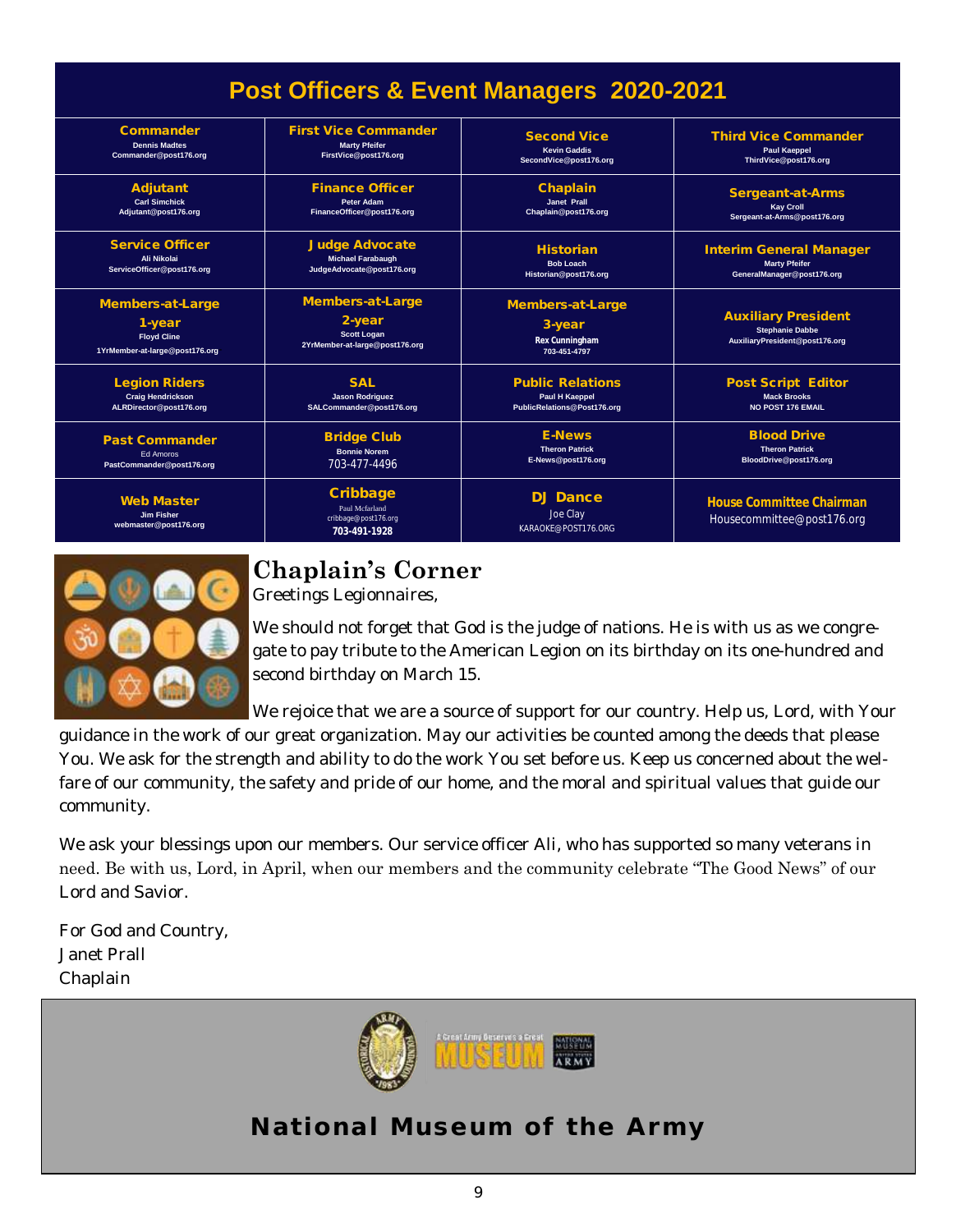## **Hours** Of Operation

**Warrior** Café

Breakfast & Lunch Monday – Saturday 7:00 AM - 2:00 PM

Sunday 8:00 AM - 2:00 PM

Friday Night Dinner 5:00 PM - 7:00 PM

Lounge

Monday - Thursday 11:30 AM - 10:00 PM



## Post 176



### YOUTH & CHILDREN'S

| <b>Boy Scouts</b>              | Troop 1344             | Troop1344.org         |
|--------------------------------|------------------------|-----------------------|
| <b>Boys State</b>              | Marty Pfeifer          | boysstate@post176.org |
| Girls State                    | Floy Lipscom           | Auxiliary             |
| Baseball                       | Albert Vaxmonsky       | Manager               |
| Sea Scouts                     | Joel Davis             | jdavid515@aolcom      |
| Youth Cadet<br>Law Enforcement | <b>WJ Leonard</b>      | Law Enforcement Chair |
| Civil Air Patrol               | Lt Col William Eliason | dc045.natcapwing.org  |

### Put Your Love of Dogs



Warrior Canine Connection is seeking puppy parents/puppy sitters to help raise, care for, and support service dogs that will go on to serve service members and veterans. Volunteers must be 18 years or older to be eligible for this important role. For more information

https://warriorcanineconnection.org

## Post 176 Easter Brunch



**April 4, 2021 Price TBD 10:00 AM until 2:00 PM**



US Department of Veterans Affairs Hot Line



**Virginia Department of Veterans Services (DVS)** 

Connects Virginia's veterans and their families to federal and state benefits, support, quality care, and recognition they have earned.

### **Springfield Benefit Office Service Area**

Pentagon, Henderson Hall-Fort Myers, Fort Belvoir, Arlington County, Alexandria-Fairfax Counties, Springfield-Franconia, Lorton, Loudoun, Fredericksburg and surrounding areas. **Hours of Operation: SEE WEB SITE FOR IMPORTANT INFORMATION**

### [https://www.dvs.virginia.gov](https://www.dvs.virginia.gov/)

6564 Loisdale Ct, Springfield, VA 22150 703-417-9090

## Mar/Apr 2021 PostScript

**Editor:** Mack Brooks **Editor:** Comrade Dennis Madtes **Senior Editor:** Comrade Paul Kaeppel, Public Relations, 3rd Vice Commander **Facebook:** https://www.facebook.com/legionpost176

Story ideas, suggestions, or comments to improve the Post Script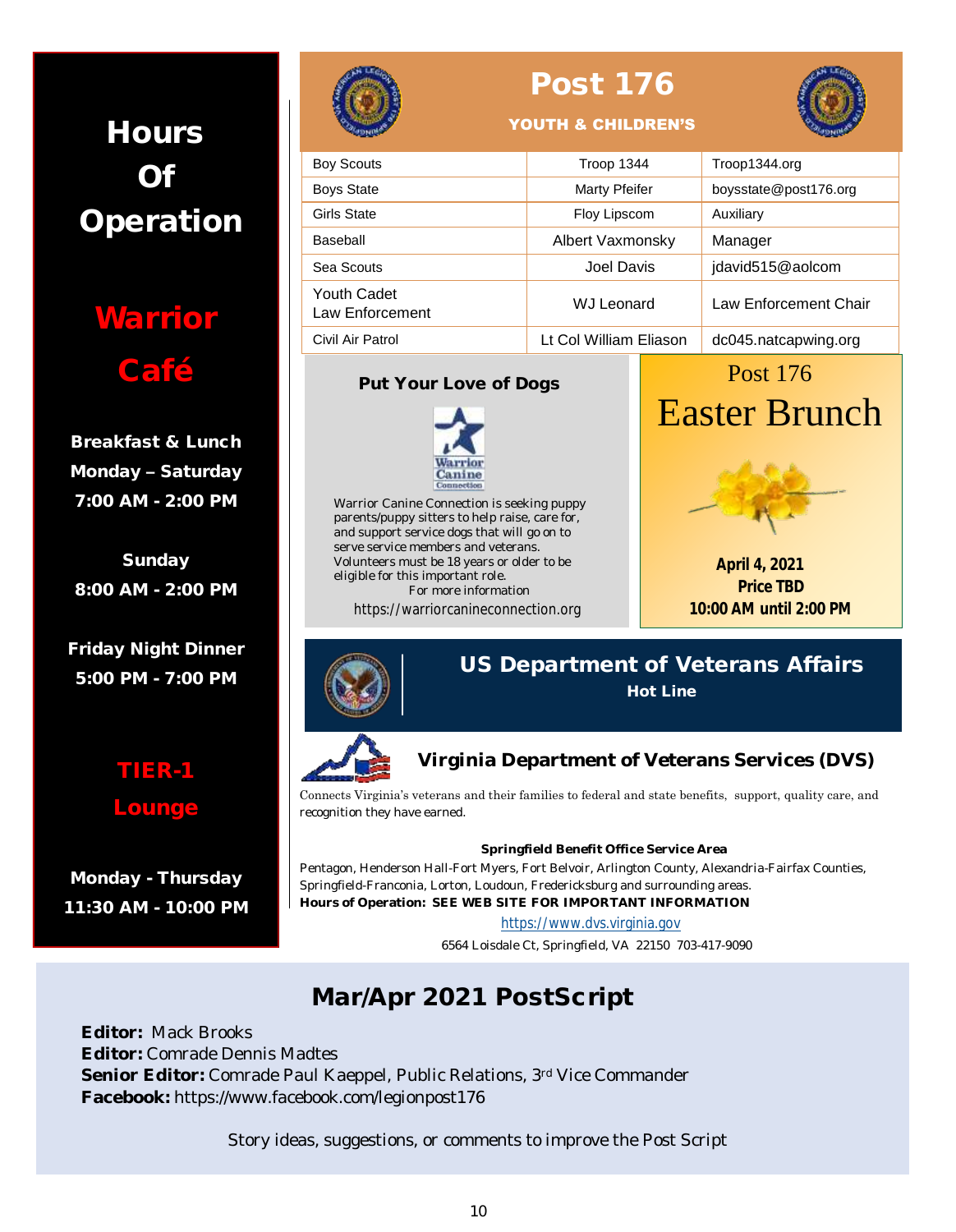March 2021: Community Service Month

| 2                 | $6:00$ PM<br>7:30 PM | Legion Riders Meeting<br>General Membership and Auxiliary Meetings |
|-------------------|----------------------|--------------------------------------------------------------------|
| 3                 | 7:00 PM              | <b>Bridge</b>                                                      |
| 4                 | 7:00 PM              | Cribbage                                                           |
| 6                 | 12:30 PM             | Department of Virginia Spring Conference                           |
| 9                 | $7:30$ AM            | Sons of The American Legion Meeting                                |
| 10                | 7:00 PM              | <b>Bridge</b>                                                      |
| 11                | 7:00 PM              | Cribbage                                                           |
| $12 \overline{ }$ | 5:00 PM              | American Legion Birthday Celebration Dinner/Dance                  |
| 13                | 8:00 AM              | Ranger and Special Forces Breakfast                                |
| 16                | 7:00 PM              | <b>EXCOM</b>                                                       |
| 17                | $7:00 \text{ pm}$    | <b>Bridge</b>                                                      |
| 18                | 7:00 PM              | Cribbage                                                           |
| 19                | $5:00$ PM            | <b>St Patrick Dinner/Cafe</b>                                      |
| 20                | 1:00 PM              | Chapter 353 Military Order of the Purple Heart                     |
| 25                | 7:00 PM              | Cribbage                                                           |

### April 2021: Children and Youth Month

| 1                                                                             | 7:00 PM               | Cribbage                                                                  |
|-------------------------------------------------------------------------------|-----------------------|---------------------------------------------------------------------------|
| 4                                                                             | 10:00 AM              | Easter Brunch                                                             |
| 6                                                                             | 6:00 PM<br>7:00 PM    | <b>Legion Riders Meeting</b><br>General Membership and Auxiliary Meetings |
| $\overline{7}$                                                                | 7:00 PM               | <b>Bridge</b>                                                             |
| 8                                                                             | 7:00 PM               | Cribbage                                                                  |
| 9                                                                             | 5:00 PM               | American Legion Auxiliary Dinner                                          |
| 10                                                                            | 8:00 AM               | Ranger & Special Forces Breakfast                                         |
| 13                                                                            | 7:30 PM               | Sons of The American Legion meeting                                       |
| 15                                                                            | 7:00 PM               | Cribbage                                                                  |
| 17                                                                            | 1:00 PM               | Purple Heart Chapter 353                                                  |
| 20                                                                            | 7:00 PM               | <b>EXCOM</b>                                                              |
| 21                                                                            | 7:00 PM               | <b>Bridge</b>                                                             |
| 22                                                                            | 7:00 PM               | Cribbage                                                                  |
| 29                                                                            | 7:00 PM               | Cribbage                                                                  |
| May 2021: Auxiliary Month                                                     |                       |                                                                           |
| 9                                                                             | $8:30$ AM<br>10:00 AM | Mother's Day Brunch                                                       |
| 21                                                                            | 5:00 PM               | Kentucky Country Bluegrass Festival Dinner/Country Cooking                |
| THE EPOCH TIMES<br><b>Truth and Tradition</b><br>http://www.theepochtimes.com |                       |                                                                           |

## Tier-1 Lounge

**DJ LIVE Joe Clay**

**7:00 PM until Closing Mar 13, 2021 Mar 27, 2021**

See E-News For Additional dates

## **Post 176 Job - Zone**

**July 22, 2021 10:00 AM - 2:00 PM**

**https://www.Jobzoneonline.com**



## **Kentucky Country Bluegrass Dinner/Shindig**

**Country Dinner Like None Other Erica/Sonya May 21. 2021 5:00PM**

**Cash Bar**

**Music by Legion Arts Production**